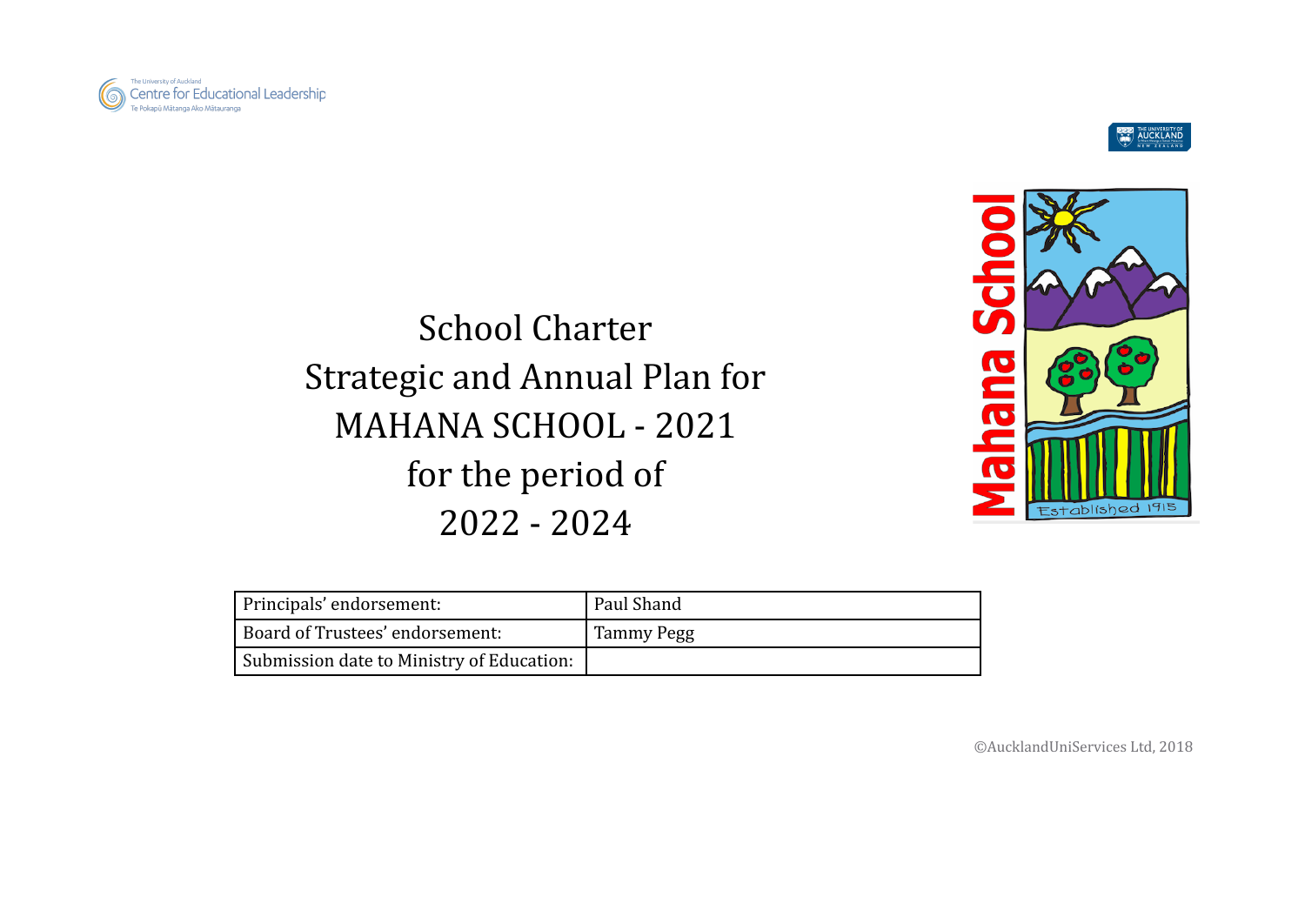## **Mahana School 2022 - 2024 Introductory Section - Strategic Intentions**

| <b>Mission Statement</b> | To provide a warm, engaging environment where each child is known, valued and cared for, enabling them to learn and                                                                |
|--------------------------|------------------------------------------------------------------------------------------------------------------------------------------------------------------------------------|
|                          | grow.                                                                                                                                                                              |
| <b>Vision</b>            | To enable our students to make a difference in the world growing into great adults who are                                                                                         |
|                          | caring curious and creative                                                                                                                                                        |
| Values / Mahanatanga     | Whanaungatanga - community, connections and relationships                                                                                                                          |
| 'WARM'                   | Ako - learning happens in a variety of ways & requires effort and engagement                                                                                                       |
|                          | Rangatiratanga - we lead, we persevere, we are resilient                                                                                                                           |
|                          | Manaakitanga - we respect and care for each other and our environment                                                                                                              |
| Whakatauki               | Tae rawa te mahanatanga ki tōu ngakau, ka haere ki te ao mārama.                                                                                                                   |
|                          | Hold your Mahanatanga close to your heart and go out and thrive in the world.                                                                                                      |
| Principles/Kaupapa       | We are committed to providing                                                                                                                                                      |
|                          | *A Charter that is a living document that the community are committed to, that capacity is provided to allow us to<br>reach our goals and goals are clear, specific and measurable |
|                          | *A warm, caring and friendly family environment for all students and whānau                                                                                                        |
|                          | *An environment promoting participation & effort in all activities including academic, the arts & sports                                                                           |
|                          | *An environment celebrating uniqueness, that is emotionally, socially and physically safe for all                                                                                  |
|                          | *A place where effort is encouraged & resilience is developed through growth mindset, risk taking, challenge and<br>confidence building                                            |
|                          | *A community of learning where teachers, students and whanau work in partnership to ensure the best outcomes<br>for all and encourage lifelong learning                            |
|                          | *A curriculum providing for curiosity, creativity, innovation, problem solving and reflection                                                                                      |
|                          | *A love of our local environment, investigating ways of protecting it for the future                                                                                               |
| <b>Māori Dimensions</b>  | Mahana School develops procedures and practices that reflect New Zealand's cultural diversity and the unique position of                                                           |
| and Cultural Diversity   | Māori.                                                                                                                                                                             |
|                          | Mahana School will take all reasonable steps to provide instruction in te Reo Māori and tikanga Māori.                                                                             |
|                          | To achieve this, Mahana School will                                                                                                                                                |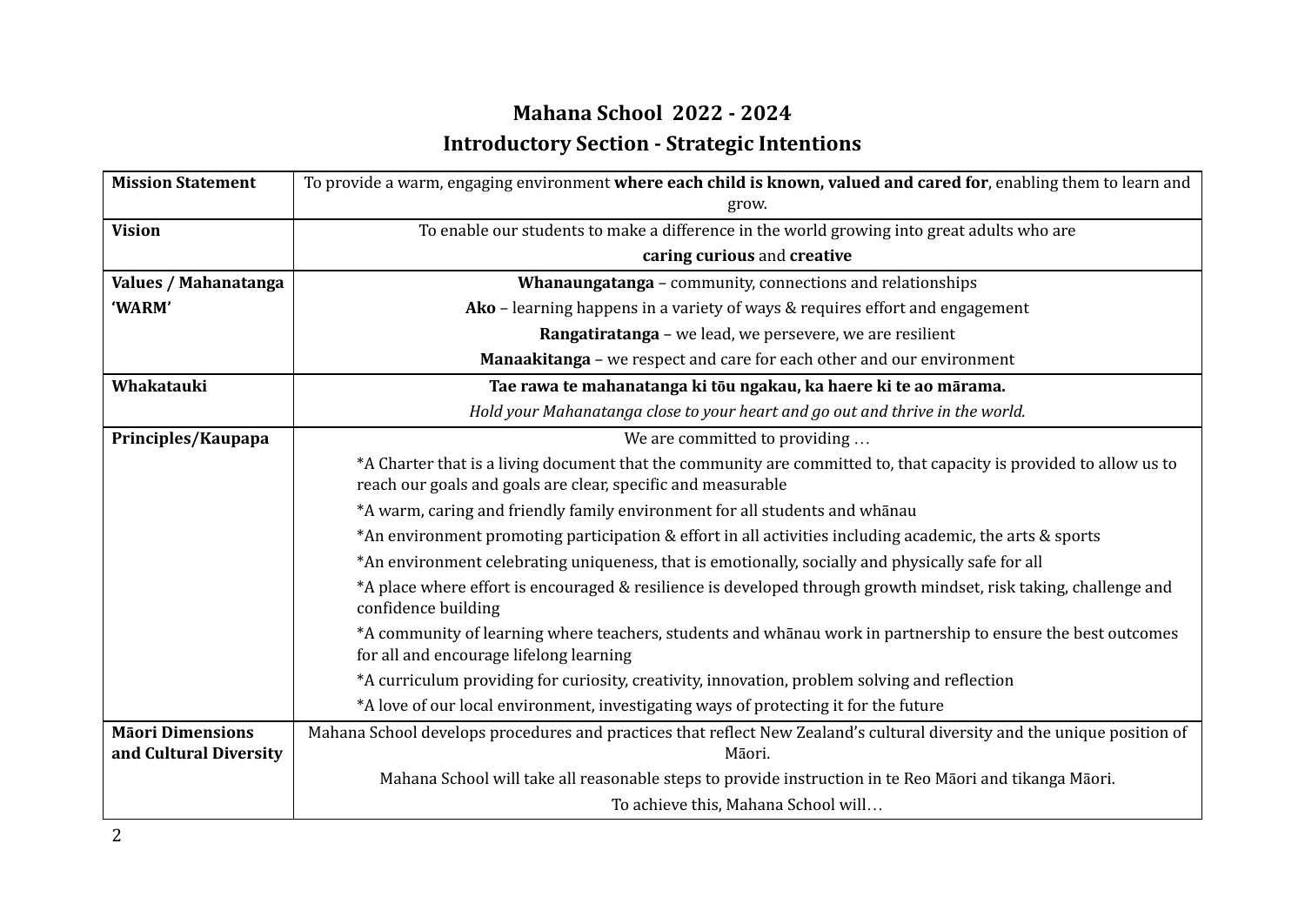|                           |                                                                                                                                                                              | *Incorporate and normalise tikanga and te Reo Māori into daily practices and learning |                                                                                           |                                                                                                  |                |         |                      |                   |             |                                                                                                             |                      |              |         |           |
|---------------------------|------------------------------------------------------------------------------------------------------------------------------------------------------------------------------|---------------------------------------------------------------------------------------|-------------------------------------------------------------------------------------------|--------------------------------------------------------------------------------------------------|----------------|---------|----------------------|-------------------|-------------|-------------------------------------------------------------------------------------------------------------|----------------------|--------------|---------|-----------|
|                           |                                                                                                                                                                              |                                                                                       |                                                                                           |                                                                                                  |                |         |                      |                   |             | *Mihi Whakatau new students and families each year                                                          |                      |              |         |           |
|                           |                                                                                                                                                                              |                                                                                       |                                                                                           |                                                                                                  |                |         |                      |                   |             | *Ensure there are adequate resources to support programmes                                                  |                      |              |         |           |
|                           |                                                                                                                                                                              |                                                                                       |                                                                                           | *Celebrate Matariki and Māori Language Week                                                      |                |         |                      |                   |             |                                                                                                             |                      |              |         |           |
|                           |                                                                                                                                                                              |                                                                                       |                                                                                           | *Assist staff in increasing their ability and confidence in te reo Māori and tikanga Māori       |                |         |                      |                   |             |                                                                                                             |                      |              |         |           |
|                           |                                                                                                                                                                              |                                                                                       |                                                                                           | *Provide opportunities for students to celebrate their own cultural backgrounds and affiliations |                |         |                      |                   |             |                                                                                                             |                      |              |         |           |
|                           |                                                                                                                                                                              |                                                                                       |                                                                                           | Mahana School will take all reasonable steps to improve Māori achievement.                       |                |         |                      |                   |             |                                                                                                             |                      |              |         |           |
|                           |                                                                                                                                                                              |                                                                                       |                                                                                           | To achieve this, Mahana School will                                                              |                |         |                      |                   |             |                                                                                                             |                      |              |         |           |
|                           |                                                                                                                                                                              |                                                                                       |                                                                                           | *Consult regularly with the Māori community                                                      |                |         |                      |                   |             |                                                                                                             |                      |              |         |           |
|                           |                                                                                                                                                                              |                                                                                       | *Incorporate elements Ka Hiikitia & Relationship Based Learning throughout all programmes |                                                                                                  |                |         |                      |                   |             |                                                                                                             |                      |              |         |           |
|                           |                                                                                                                                                                              |                                                                                       |                                                                                           |                                                                                                  |                |         |                      |                   |             | *Maintain close and positive relationships with whanau                                                      |                      |              |         |           |
|                           |                                                                                                                                                                              |                                                                                       |                                                                                           |                                                                                                  |                |         |                      |                   |             | *Maintain a welcoming and positive environment for whanau                                                   |                      |              |         |           |
|                           |                                                                                                                                                                              |                                                                                       |                                                                                           |                                                                                                  |                |         |                      |                   |             | *Provide opportunities for Māori students to engage with and be proud of their Māori identities             |                      |              |         |           |
|                           |                                                                                                                                                                              |                                                                                       |                                                                                           |                                                                                                  |                |         |                      |                   |             | *Monitor Māori achievement and keep the Board informed each year.                                           |                      |              |         |           |
|                           |                                                                                                                                                                              |                                                                                       |                                                                                           |                                                                                                  |                |         |                      |                   |             | *Adapt programmes where possible to better suit the needs of Māori students                                 |                      |              |         |           |
| <b>Students' Learning</b> | <b>Baseline Data or School Context</b>                                                                                                                                       |                                                                                       |                                                                                           |                                                                                                  |                |         |                      |                   |             |                                                                                                             |                      |              |         |           |
|                           |                                                                                                                                                                              |                                                                                       |                                                                                           |                                                                                                  |                |         |                      |                   |             | SUMMARY OF ACHIEVEMENT, (OTJs), TERM 3 2021 - Data shows actual student number and % (Total of 57 tamariki) |                      |              |         |           |
|                           |                                                                                                                                                                              |                                                                                       | <b>READING</b>                                                                            |                                                                                                  |                |         | <b>WRITING</b>       |                   |             |                                                                                                             | <b>MATHS</b>         |              |         |           |
|                           | #, %                                                                                                                                                                         |                                                                                       | Well<br><b>Below</b>                                                                      | <b>Below</b>                                                                                     | At             | Above   | Well<br><b>Below</b> | <b>Below</b>      | At          | Above                                                                                                       | Well<br><b>Below</b> | <b>Below</b> | At      | Above     |
|                           |                                                                                                                                                                              |                                                                                       |                                                                                           |                                                                                                  |                |         |                      |                   |             |                                                                                                             |                      |              |         |           |
|                           | 14,<br><b>Total All</b><br>$2, 3.5\%$ 9, 16%<br>$32,56\%$ 25%<br>2, 3.5%<br>7, 12%<br> 3, 5%<br>2, 3.5%<br>145,79%<br>$ 8, 14\%$<br>42, 74%<br>$ 5, 9\% $<br><b>Students</b> |                                                                                       |                                                                                           |                                                                                                  |                |         |                      |                   |             |                                                                                                             |                      |              |         |           |
|                           | <b>Total</b>                                                                                                                                                                 |                                                                                       |                                                                                           |                                                                                                  |                |         |                      |                   |             |                                                                                                             |                      |              |         |           |
|                           | <b>Male</b>                                                                                                                                                                  |                                                                                       | 2,7%                                                                                      | 6, 25%                                                                                           | 12, 50% 4, 17% |         | 2,7%                 | 4, 17%            | 17,71%      | 1,4%                                                                                                        | 2,7%                 | 4, 17%       | 15,63%  | 3, 13%    |
|                           | <b>Total</b>                                                                                                                                                                 |                                                                                       |                                                                                           |                                                                                                  |                | 10,     |                      |                   |             |                                                                                                             |                      |              |         |           |
|                           | Female                                                                                                                                                                       |                                                                                       |                                                                                           | 0 3,9%                                                                                           | 20, 61% 30%    |         |                      | 0 3,9%            | $ 28, 85\%$ | $ 2, 6\%$                                                                                                   |                      | 0 4, 12%     | 27, 82% | $ 2, 6\%$ |
|                           | % All                                                                                                                                                                        |                                                                                       |                                                                                           | 11, 19%                                                                                          |                | 46, 81% |                      | 9, 16%<br>47, 84% |             | 10, 17%                                                                                                     |                      | 47, 83%      |         |           |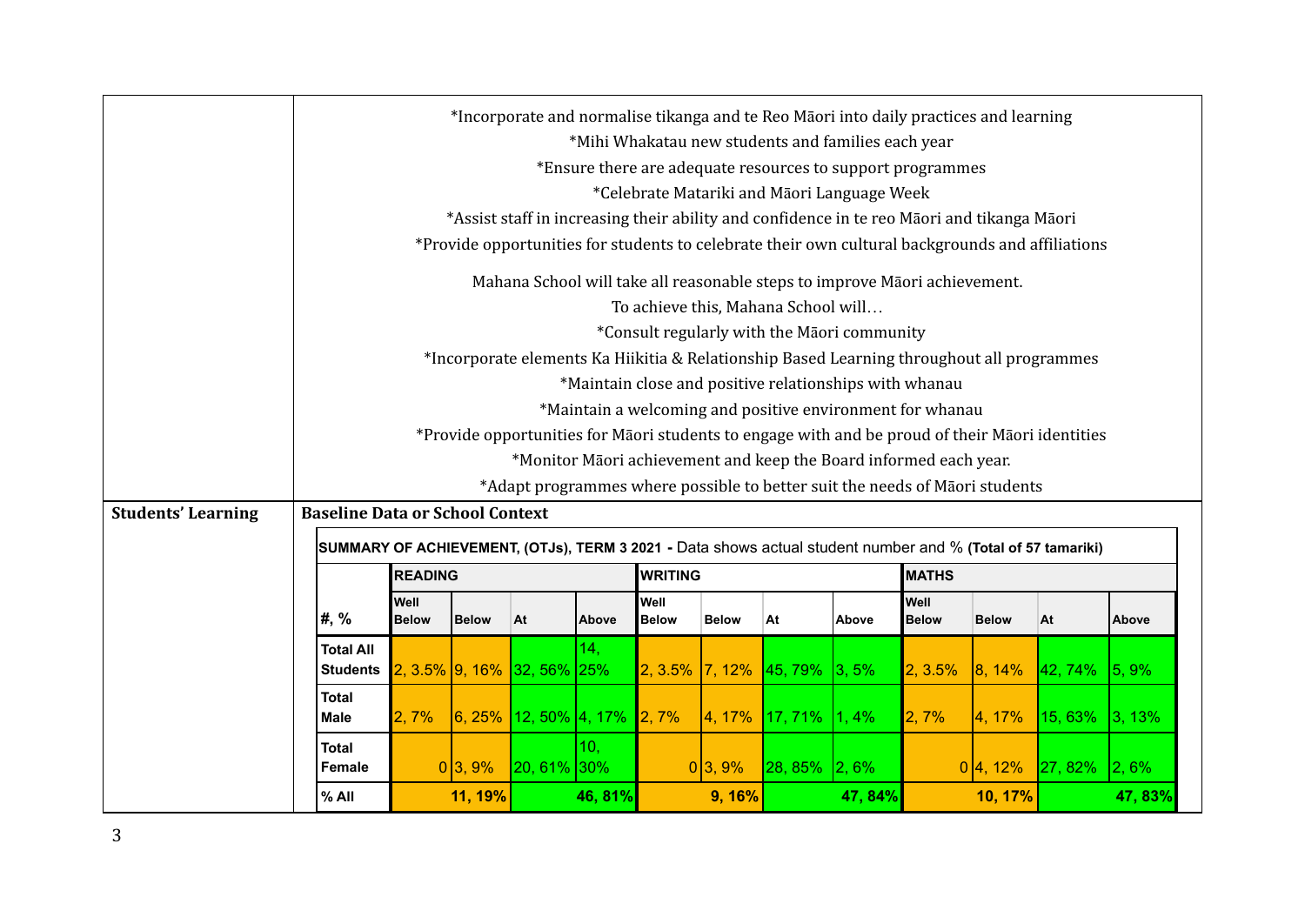| <b>Students</b> |        |                     |                                                                             |            |        |              |                                                                                                       |            |                                                                                                                          |              |                                                                                                                                                                                                                                                                                      |            |
|-----------------|--------|---------------------|-----------------------------------------------------------------------------|------------|--------|--------------|-------------------------------------------------------------------------------------------------------|------------|--------------------------------------------------------------------------------------------------------------------------|--------------|--------------------------------------------------------------------------------------------------------------------------------------------------------------------------------------------------------------------------------------------------------------------------------------|------------|
| % Male          |        | 32%                 |                                                                             | 67%        |        | 24%          |                                                                                                       | 75%        |                                                                                                                          | 24%          |                                                                                                                                                                                                                                                                                      | 76%        |
|                 |        |                     |                                                                             |            |        |              |                                                                                                       |            |                                                                                                                          |              |                                                                                                                                                                                                                                                                                      |            |
| % Female        |        | 9%                  |                                                                             | 91%        |        | 9%           |                                                                                                       | 91%        |                                                                                                                          | 12%          |                                                                                                                                                                                                                                                                                      | 88%        |
| Maori %         | 0%     | 0%                  | 33%                                                                         | 66%        | 0%     | 0%           | 100%                                                                                                  | 0%         | 0%                                                                                                                       | 0%           | 66%                                                                                                                                                                                                                                                                                  | 33%        |
| Pacific %       | 0%     | 0%                  | 50%                                                                         | 50%        | 0%     | 0%           | 100%                                                                                                  | 0%         | 0%                                                                                                                       | 0%           | 100%                                                                                                                                                                                                                                                                                 | 0%         |
|                 |        |                     |                                                                             |            |        |              | 11 <sub>1</sub>                                                                                       |            |                                                                                                                          |              |                                                                                                                                                                                                                                                                                      |            |
| <b>Y1</b>       |        | $0\%$ 5, 45% 5, 45% |                                                                             | $ 1, 9\%$  | 0%     |              | $0\%$ 100%                                                                                            | 0%         | 0%                                                                                                                       |              | 0% 11, 100%                                                                                                                                                                                                                                                                          | 0%         |
| Y <sub>2</sub>  |        | $0\%$ 1, 25% 2, 50% |                                                                             | 1, 25%     |        | $0\%$ 1, 25% | 3,75%                                                                                                 | 0%         |                                                                                                                          | $0\%$ 1, 25% | 3,75%                                                                                                                                                                                                                                                                                | 0%         |
| <b>Y3</b>       | $0\%$  |                     | $0\%$ 2, 50%                                                                | $ 2, 50\%$ | 0%     |              | $0\%$ 4, 100%                                                                                         | $0\%$      | $0\%$                                                                                                                    |              | $0\%$ 3, 75%                                                                                                                                                                                                                                                                         | 1, 25%     |
| <b>Y4</b>       |        | $0\%$ 1, 17% 2, 33% |                                                                             | 3, 50%     | $0\%$  |              | $0\%$ 6, 100%                                                                                         | 0%         |                                                                                                                          | $0\%$ 2, 33% | 4,67%                                                                                                                                                                                                                                                                                | 0%         |
| Y <sub>5</sub>  |        | $0\%$ 1, 10%        | 17,70%                                                                      | 2, 20%     |        | $0\%$ 2, 20% | 7,70%                                                                                                 | 1, 10%     | $0\%$                                                                                                                    |              | $0\%$ 9, 90%                                                                                                                                                                                                                                                                         | $1, 10\%$  |
| <b>Y6</b>       | 2, 13% | 1,7%                | $10,67\%$ 2, 13%                                                            |            | 2, 13% | 3, 20%       | 10, 67%                                                                                               |            | $0\%$ 2, 13%                                                                                                             | 3, 20%       | $ 9,60\%$                                                                                                                                                                                                                                                                            | 1,7%       |
| <b>Y7</b>       | 0%     |                     | 0% 1, 50%                                                                   | 1,50%      |        | $0\%$ 1, 50% | 1,50%                                                                                                 | 0%         |                                                                                                                          | $0\%$ 1, 50% | 1,50%                                                                                                                                                                                                                                                                                | 0%         |
| <b>Y8</b>       | $0\%$  |                     | $0\%$ 3, 60%                                                                | 2, 40%     | 0%     |              | $0\%$ 3, 60%                                                                                          | $ 2, 40\%$ |                                                                                                                          | $0\%$ 1, 20% | $ 2, 40\%$                                                                                                                                                                                                                                                                           | $ 2, 40\%$ |
|                 |        |                     |                                                                             |            |        |              |                                                                                                       |            |                                                                                                                          |              | Achievement for all students at Mahana School at or above age level expectations is 81% for Reading, 84% for Writing and 83% for Maths.                                                                                                                                              |            |
|                 |        |                     |                                                                             |            |        |              |                                                                                                       |            | Achievement for Māori and Pacific students show all are at or above in all areas reported, Reading, Writing and Maths.   |              |                                                                                                                                                                                                                                                                                      |            |
|                 |        |                     |                                                                             |            |        |              | Male students are overrepresented for achievement below age level expectations in all areas reported. |            |                                                                                                                          |              |                                                                                                                                                                                                                                                                                      |            |
|                 |        |                     |                                                                             |            |        |              |                                                                                                       |            |                                                                                                                          |              | Yr 1 is over represented as below due to new entrants starting at various times in the year and of which many will remain as Y1s next year.                                                                                                                                          |            |
|                 |        |                     |                                                                             |            |        |              | In comparison to T3 2020, % at or above, for Reading was 87%, Writing was 81%. and Maths was 77%      |            |                                                                                                                          |              |                                                                                                                                                                                                                                                                                      |            |
|                 |        |                     |                                                                             |            |        |              |                                                                                                       |            | For the focus Maths, at and above in T1 2020 was 66%, raised to 77% by the end of 2020 and up to 83% at the end of 2021. |              |                                                                                                                                                                                                                                                                                      |            |
|                 |        |                     | Below. 3 made no change remaining as they were, (2 Well Below and 1 Below). |            |        |              |                                                                                                       |            |                                                                                                                          |              | 11 students were well below or below at the end of 2020. Our target for 2021 was to shift them to their expected level. (3 left) so of the<br>remaining eight, 4 or 50%, are now at their expected level - all progressing from Below to At. Another 1 progressed from Well Below to |            |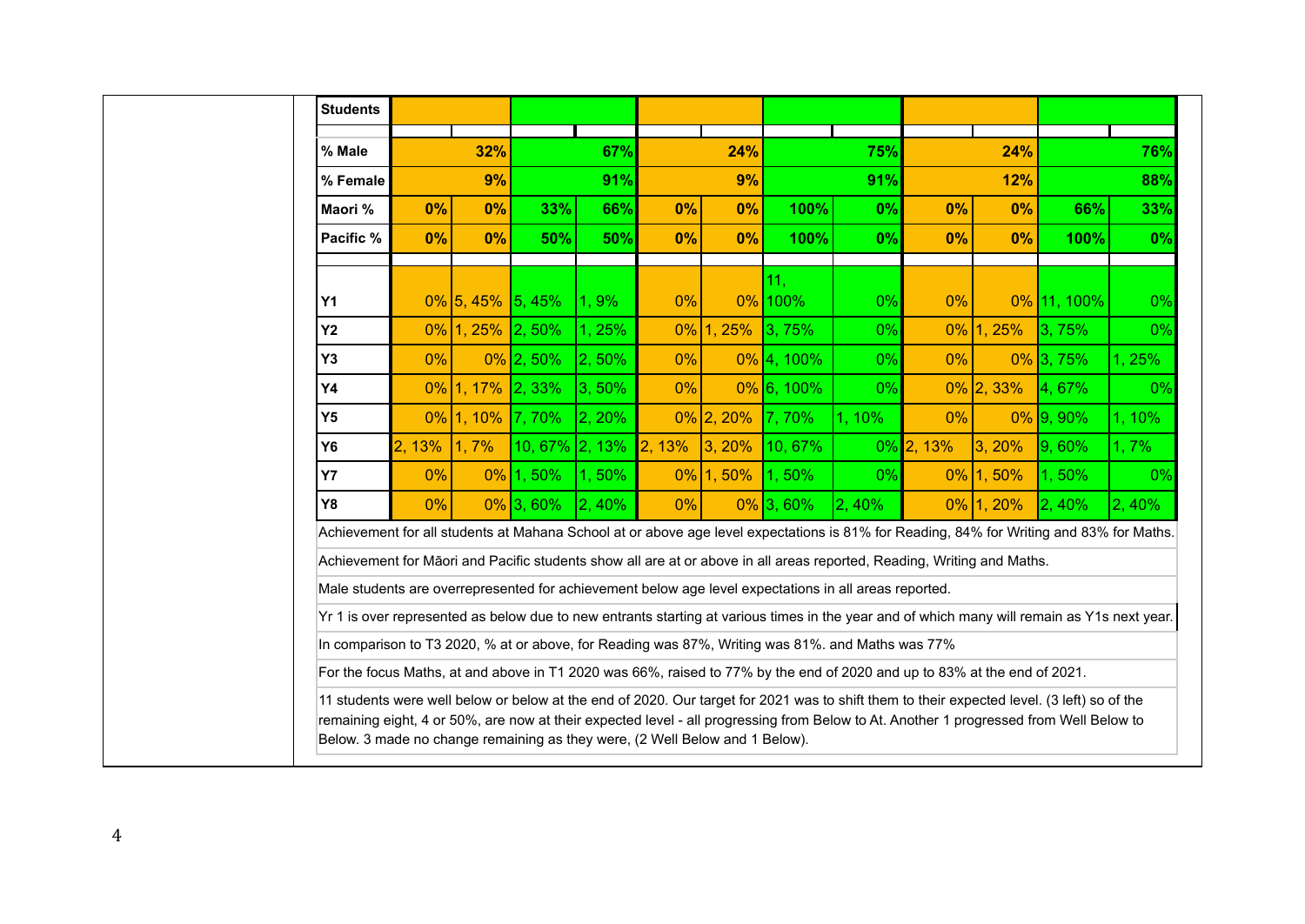| <b>Student</b>                            | Attendance: 2018: All tamariki - 91%, Māori - 88%, 2019: All tamariki - 91%, Māori - 84%, 2020: All tamariki 91.45%, Māori 89.01%,                                                                                                                                                                                                                                                                                                                                                                                                                                                                                                                                                                                                                                                                                                                           |
|-------------------------------------------|--------------------------------------------------------------------------------------------------------------------------------------------------------------------------------------------------------------------------------------------------------------------------------------------------------------------------------------------------------------------------------------------------------------------------------------------------------------------------------------------------------------------------------------------------------------------------------------------------------------------------------------------------------------------------------------------------------------------------------------------------------------------------------------------------------------------------------------------------------------|
| <b>Engagement</b>                         | 2021 All tamariki - 90.77%, Māori - 92.72%                                                                                                                                                                                                                                                                                                                                                                                                                                                                                                                                                                                                                                                                                                                                                                                                                   |
|                                           | <b>Student Voice:</b>                                                                                                                                                                                                                                                                                                                                                                                                                                                                                                                                                                                                                                                                                                                                                                                                                                        |
|                                           | Student voice was collected by our Kahui Ako at the end of 2021. In summary, enablers included: students value our small size and<br>the positive effect it has on learning and school values are a part of our learning. Teachers provide feedback and feedforward, goals<br>are set by teacher and student and checklists are used. Students are aware of what they are learning. Student voice identified as<br>barriers were: monitor all learners not just 'lower' ones, more direct teaching, not having the same goal all the time and a wider<br>curriculum coverage is needed.                                                                                                                                                                                                                                                                      |
|                                           | Focus maths students from each class were asked the 3 Impact Coaching questions weekly, (What are you learning today? How do<br>you know you're doing well? What are your next steps?), to help measure student understanding and the impact and effect of our<br>teaching practice on these. Review of these indicates more is needed, (e.g. use of working walls), to ensure all questions can be<br>fully understood and effectively reflected on by akonga.                                                                                                                                                                                                                                                                                                                                                                                              |
| Kāhui Ako ki<br><b>Motueka</b><br>Motueka | Dr Russel Bishop's research identifies significant links between pedagogies promoted through the RBL Profiles, 'Teaching to the<br>North East', and increased student achievement. The work undertaken around Relationship Based Learning, supported by Impact<br>Coaching, has been a key strategy in working towards our Strategic Aims in particular, the work of our Guiding Coalition, and the<br>development of our GPILSEO Map.                                                                                                                                                                                                                                                                                                                                                                                                                       |
| <b>Community of</b><br>Learning           | Planned actions will be supported through the Kahui Ako Achievement Challenge Plan as we look to embed the RBL and Impact<br>Coaching practices and grow our areas, the 'Three Pillars', of Effective Teaching, Transition Processes and Localised Curriculum.<br>The Achievement Challenge plan for our Kāhui Ako has been informed and driven by the common objectives of the strategic plans<br>of the Kāhui Ako schools. Dr Bishop commented in an AST interview in 2021 that "dialogue and interactions are key to learning<br>and forming relationships but not only that! Relationships for 'care' and 'well being' are great but not enough for learning.<br>'Learning Relationships' are more. Self determined/directed learning is the key. It is not enough to say yes, we do that. We need to<br>share evidence of this." This is our challenge. |
| <b>School</b><br>Organisation             | Health and Safety - The board of trustees is committed to ensuring the health and safety of all workers, students, visitors and<br>contractors by complying with relevant health and safety legislation, regulations, NZ standards, and approved codes of practice.                                                                                                                                                                                                                                                                                                                                                                                                                                                                                                                                                                                          |
| and Structures                            | Personnel - Employees are one of the school's most valuable resources. Maintaining and developing the most suitable staff and<br>highly collaborative climate will enhance the teaching and learning environment of Mahana School.                                                                                                                                                                                                                                                                                                                                                                                                                                                                                                                                                                                                                           |
|                                           | <b>Property</b> - Maintenance of school property, grounds and equipment is vital to achieve an environment that is safe, engaging and<br>conducive to teaching and learning.                                                                                                                                                                                                                                                                                                                                                                                                                                                                                                                                                                                                                                                                                 |
|                                           | Finance - We are committed to operating an effective budget that puts students' needs first.                                                                                                                                                                                                                                                                                                                                                                                                                                                                                                                                                                                                                                                                                                                                                                 |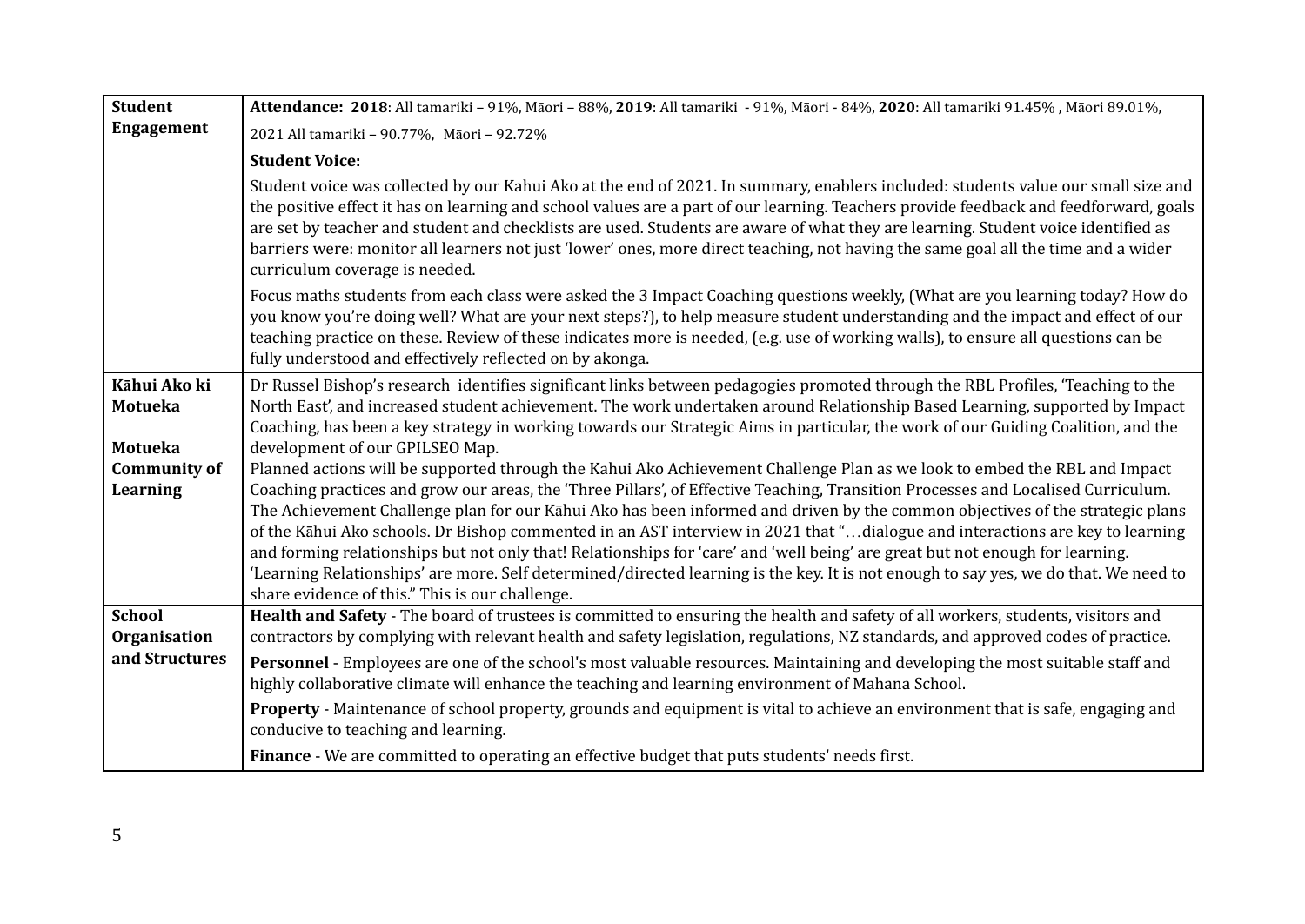| <b>Review of</b>   | The charter will be reviewed once every three years on the appointment of a new board. A review and update was completed in    |
|--------------------|--------------------------------------------------------------------------------------------------------------------------------|
| <b>Charter and</b> | 2020 following a Community Consultation Evening to inform our strategic direction held Dec 2019. The next review is due during |
| Consultation       | 2022 post School Board of Trustees elections.                                                                                  |

|                                                     | <b>Strategic Goals</b>                                                                                                                                                             | <b>Core Strategies for Achieving Goals 2022 - 2024</b>                                                                                                                                                                                                                                                                                                                                                                                                                                                                                                                                                                                                                                                                                                                                                                                                                                                                                                        |
|-----------------------------------------------------|------------------------------------------------------------------------------------------------------------------------------------------------------------------------------------|---------------------------------------------------------------------------------------------------------------------------------------------------------------------------------------------------------------------------------------------------------------------------------------------------------------------------------------------------------------------------------------------------------------------------------------------------------------------------------------------------------------------------------------------------------------------------------------------------------------------------------------------------------------------------------------------------------------------------------------------------------------------------------------------------------------------------------------------------------------------------------------------------------------------------------------------------------------|
| Students'<br>Learning                               | To improve outcomes for all students,<br>particularly Māori and Pasifika, and<br>children with special needs. Accelerate<br>progress of students performing below<br>expectations. | Learning in maths will reflect teaching and learning strategies developed from our PLD.<br>Growth mindsets to be developed in students following staff PLD 'Maths Mindsets online<br>from Stanford University.<br>Effective - use of learning progressions framework, working walls, rich maths tasks & open<br>ended questions, formative assessment, planning of a balanced approach, including the 5<br>proficiencies and all strands and students assessing their own learning and progress.<br>Increase digital fluency and effective use of technology by students enabling them to create,<br>think critically and to share ideas with others. Provide opportunities for them to be<br>creators as well as effective consumers.                                                                                                                                                                                                                        |
| <b>Student</b><br><b>Engagement</b><br>/ Well Being | Improve engagement for all students<br>particularly in mathematics and<br>literacy.<br>Use our school values for reference for<br>learning and interactions.                       | Regular and planned discussions in a variety of groups will promote engagement and<br>learning in maths, following our maths PLD direction.<br>Using the RBL Profile to develop and embed Teaching to the North East through strategies<br>such as growth mindset, social learning, ensuring a culture of understanding and<br>acceptance that mistakes are a part of learning.<br>Cultivating a climate of sharing and discussion, peer evaluation, feedback and feedforward,<br>power sharing, and co-construction. Continue to seek relevant and valuable student voice<br>to provide a measure of how we are going and to inform our next steps.<br>Promoting understanding and use of our school values.<br>Develop students' understanding of 'Zones of Regulation' and Kidpower language to<br>provide tamariki with improved skills to identify how they are feeling and how to manage<br>feelings and relationships in the classroom and playground. |
| Property &<br>Finance /<br><b>Well Being</b>        | Operate within annual grants.<br>Improve learning environments as set<br>out in the ten-year plan.                                                                                 | Use AMS funding available from July 2022 and an effectively planned 10YPP to enhance our<br>learning spaces to promote student achievement and effective teaching.                                                                                                                                                                                                                                                                                                                                                                                                                                                                                                                                                                                                                                                                                                                                                                                            |

### **Strategic Section**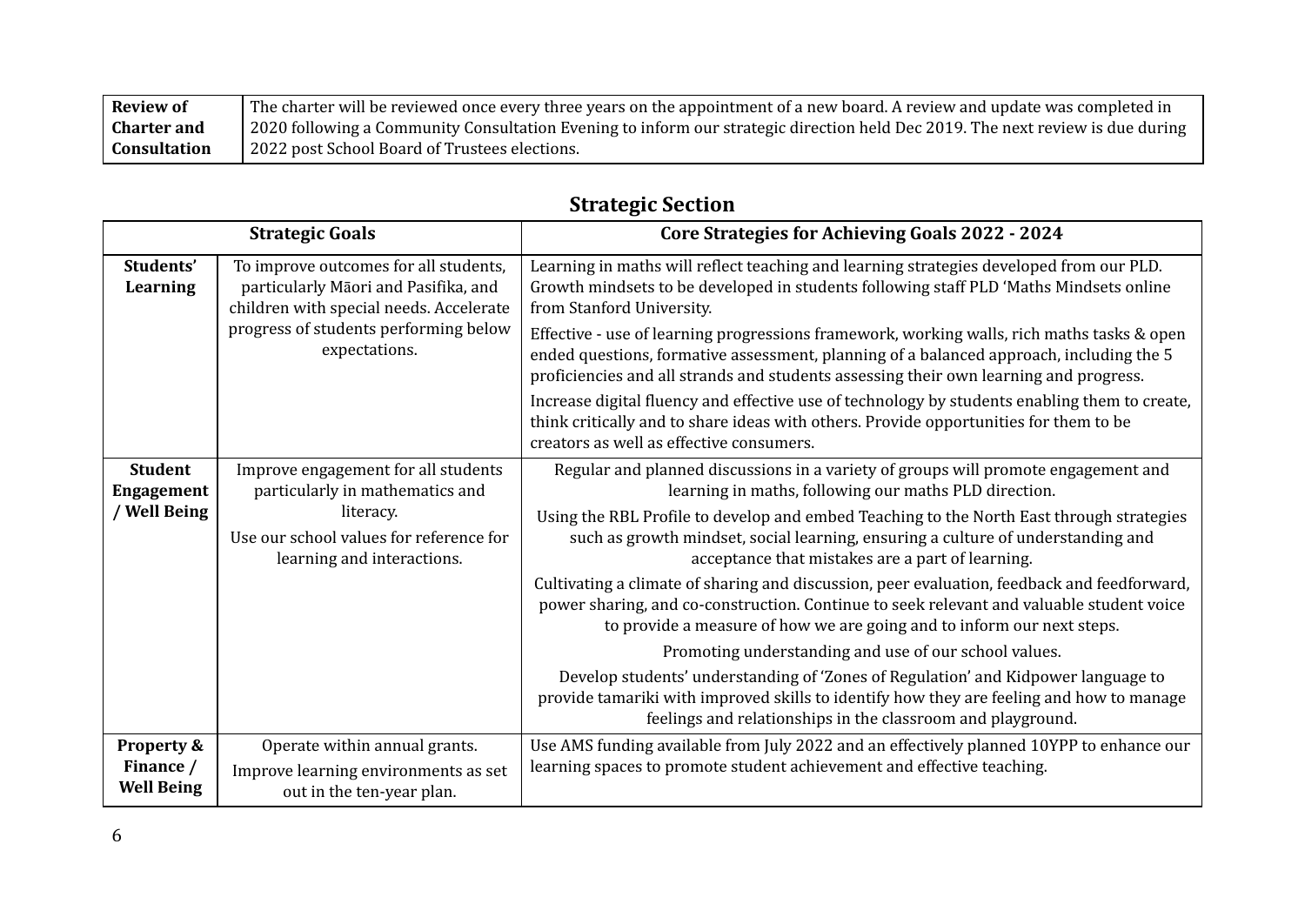| Health,                       | Continually upgrade and beautify the<br>school environment to enhance student<br>engagement.<br>Regularly review and minimise risks to | As a school, we will all develop an understanding of the 'Zones of Regulation' and Kidpower                                                                                                                                                                                                                                                                                                                                                                                                                                                                                                                                                                                                                                                                                                                                                                                                                                                        |
|-------------------------------|----------------------------------------------------------------------------------------------------------------------------------------|----------------------------------------------------------------------------------------------------------------------------------------------------------------------------------------------------------------------------------------------------------------------------------------------------------------------------------------------------------------------------------------------------------------------------------------------------------------------------------------------------------------------------------------------------------------------------------------------------------------------------------------------------------------------------------------------------------------------------------------------------------------------------------------------------------------------------------------------------------------------------------------------------------------------------------------------------|
| Safety &<br><b>Well Being</b> | staff and students and maximise well<br>being/hauora.                                                                                  | strategies to provide tamariki with improved skills to identify how they are feeling and how<br>to manage feelings and relationships.<br>Provide an engaging and fun environment based on student voice.                                                                                                                                                                                                                                                                                                                                                                                                                                                                                                                                                                                                                                                                                                                                           |
| <b>Personnel</b>              | Develop pedagogy around effective<br>teaching and learning practice.<br>Strengthen staff curriculum<br>understanding and knowledge.    | Use our maths PLD to develop effective teaching and learning in maths.<br>Familiarise staff with the GPILSEO model and to be able to use it for guiding and reflecting<br>on our goals.<br>Develop an understanding of the Relationship Based Learning Profile. Put the RBLP into<br>practice to 'Teach to the North East' and use impact coaching for reflecting on practice. Dr<br>Bishop's suggestion is dialogue and interactions are key to learning and forming<br>relationships but not only that! Relationships for 'care' and 'well being' are great but not<br>enough for learning. 'Learning Relationships' are more. Self determined/directed learning<br>is the key. It is not enough to say yes, we do that. We need to share evidence of this.<br>Use our Digital Fluency PLD and collaboration with the other schools involved to increase<br>confidence and understanding of how to facilitate digital fluency with our tamariki. |

# **Annual School Improvement Plan 2022– SUMMARY**

| Domain                | <b>Strategic Goal</b>                                                  | <b>Target</b>                                                                                                                                                                                                                                                                                                                                                                               | <b>Short</b><br>Report |
|-----------------------|------------------------------------------------------------------------|---------------------------------------------------------------------------------------------------------------------------------------------------------------------------------------------------------------------------------------------------------------------------------------------------------------------------------------------------------------------------------------------|------------------------|
| Students'<br>Learning | To improve achievement for all our<br>students in mathematics.         | To have all 10 students, (17%), identified as 'well below' and 'below' achieving<br>'at' their expected level in mathematics by the end of the year.                                                                                                                                                                                                                                        |                        |
| Maths                 | To develop effective use of<br>technology to increase digital fluency. | Use the 'Maths Learning Progression Framework' effectively to help inform,<br>develop and monitor student learning. Use rich maths tasks and open-ended<br>questions. Use working walls to help akonga identify what they are learning,<br>how they are learning, and next steps; (effectively answer the 3 impact coaching<br>questions).<br>Share evidence, review and reflect the above. |                        |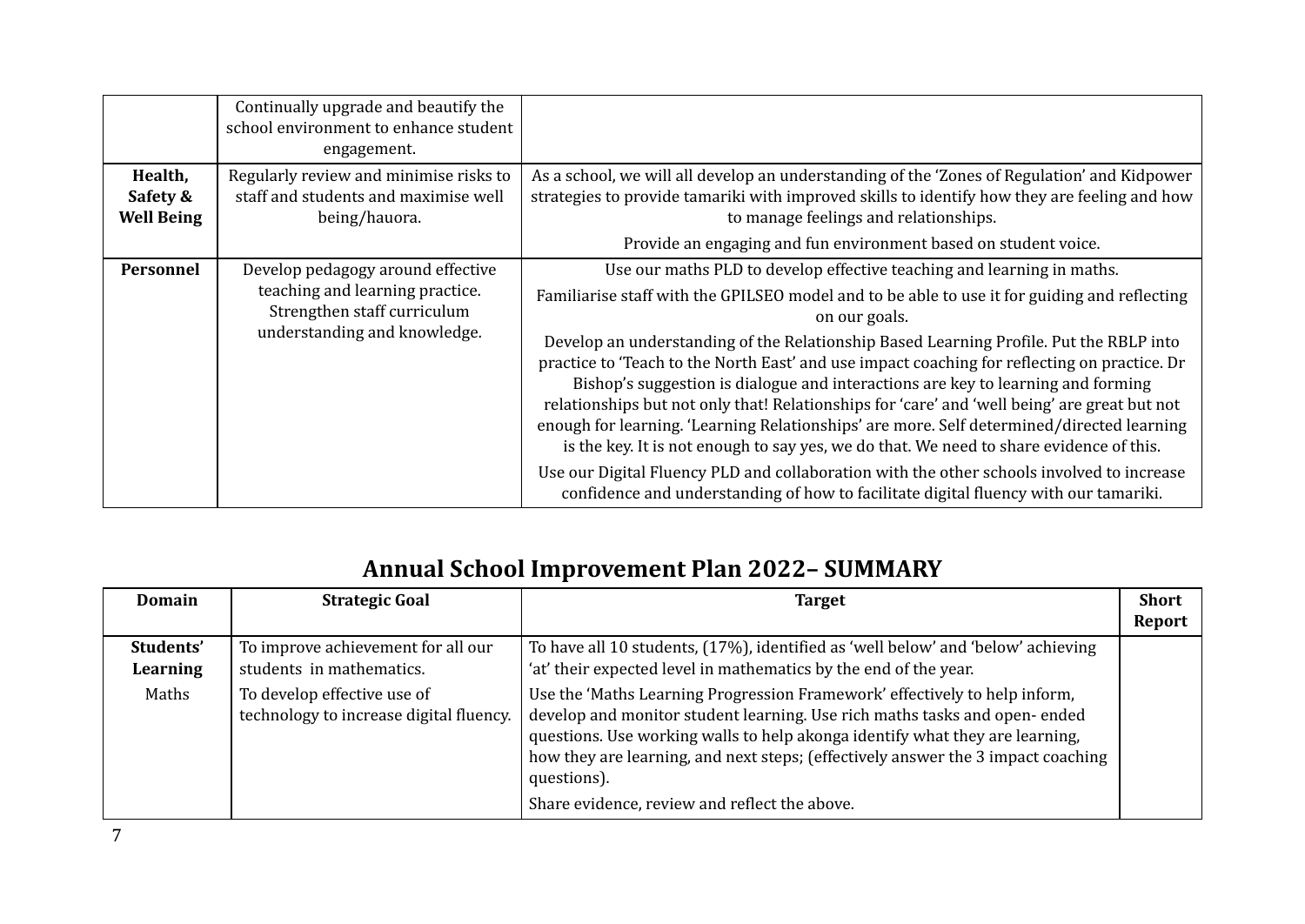| <b>Student</b>      | To improve engagement and            | Use the 'Zones of Regulation' and 'Kidpower' strategies to help students'    |  |
|---------------------|--------------------------------------|------------------------------------------------------------------------------|--|
| Engagement /        | achievement for all our students.    | understanding and use skills to identify how they are feeling and how to     |  |
| <b>Well Being</b>   | Use our school values for reference  | manage a range of feelings and relationships. Continue to promote effective  |  |
| Maths               | for learning and interactions        | understanding and use of our school values.                                  |  |
| <b>Property and</b> | To beautify our environment and      | Use AMS funding available from July 2022 and an effectively planned 10YPP to |  |
| Finances /          | provide engagement for our students. | enhance our learning spaces to promote student achievement and effective     |  |
| Wellbeing           |                                      | teaching.                                                                    |  |

| <b>Improvement Plan - Domain: Students' Learning</b> |                                                                                                      |  |  |  |  |
|------------------------------------------------------|------------------------------------------------------------------------------------------------------|--|--|--|--|
| Strategic Goal: To improve achievement for           | Annual Goal: To have all 10 students 'well below' and 'below' achieving 'at' their expected level in |  |  |  |  |
| all our students in mathematics.                     | mathematics by the end of the year.                                                                  |  |  |  |  |
| To develop tools & methods to allow                  | To have all students be able to effectively answer the three Impact Coaching questions as a measure  |  |  |  |  |
| learners to be self directed in their                | of the understanding of their learning and as an impact of effective teaching.                       |  |  |  |  |
| mathematical learning                                | Develop knowledge & understanding of the LP for our learners.                                        |  |  |  |  |
| To develop and use tools and methods to              | Formulate a Planning Overview, weekly & daily planning maps for strands, integration,                |  |  |  |  |
| formatively assess each learner.                     | proficiencies, rich tasks and knowledge.                                                             |  |  |  |  |

### **Baseline data** and **Annual Target**

| Year             | 2019           | 2020          | 2021            | 2022 Target   |
|------------------|----------------|---------------|-----------------|---------------|
| <b>Maths OTI</b> | 24% Below      | 17% Below     | 14% Below       | 0% Below      |
|                  | 10% Well Below | 6% Well Below | 3.5% Well Below | 0% Well Below |
| Total WB & B     | 34%            | 23%           | 17.5%           | $0\%$         |

In mathematics achievement the % of Below in 2019 dropped by 6% in 2020 and then another 3% in 2021. The % of Well Below dropped by 4% from 2019 to 2020. In 2019 the % of all students assessed as Below or Well Below dropped from 34 to 23% and then dropped in 2020 from 23 to 17% and then to 14% in 2021. Overall those well below and below have reduced from 34% to 17.5%, (almost by half), in two years. This is really pleasing but as a small school students coming and going can affect our data and we must continue to develop sustainable effective practice that we know is making a difference.

Key Improvement Strategies What do we have to learn? What will we do? When? Who is responsible for ensuring this is done?

| When | <b>What (examples)</b> Consider goal clarity | Who | <b>Indicators of Progress What will we see?</b> |
|------|----------------------------------------------|-----|-------------------------------------------------|
|      | & communication; strategic resourcing; PLD;  |     |                                                 |
|      | routines that need changing; assessment      |     |                                                 |
|      | <i>practices;</i>                            |     |                                                 |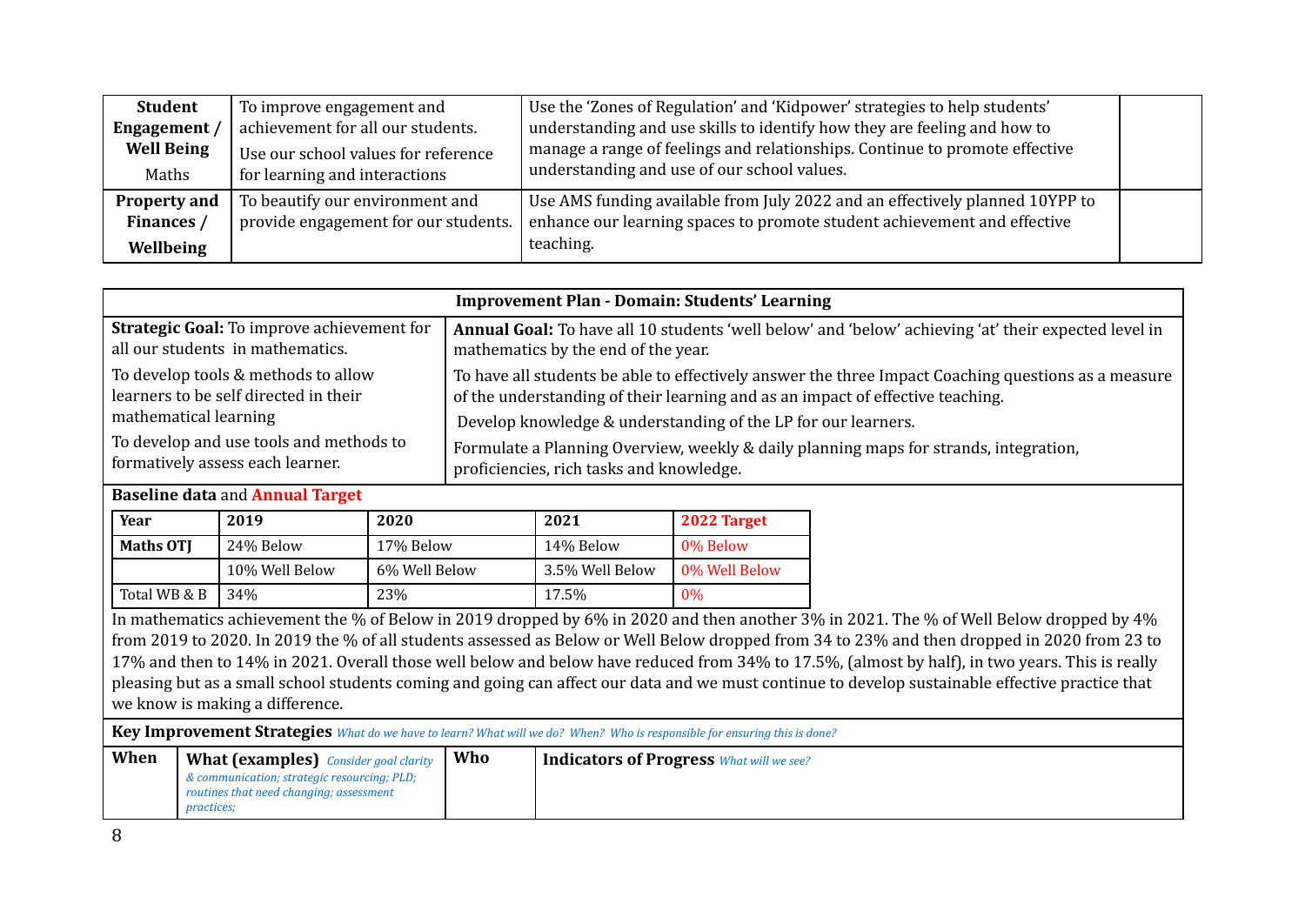| $T1 - T3$<br>2021 | Complete our MOE funded PLD<br>with Cognition Education based<br>around Cultural Responsiveness in<br>maths context. 2022 Maths PLD<br>Plan                                                                                          | Cognition<br>Edtn<br>Staff                                 | Participation in Maths PLD and continue to develop Maths PLD Louise Notes 2021-22<br>by the end of term two, staff will become more familiar with using a range of grouping<br>and promoting discussion through rich maths tasks.<br>Rob P-W PLD Notes 2021-22                                                                                                                                                                                                                                                                                                                                                                  |
|-------------------|--------------------------------------------------------------------------------------------------------------------------------------------------------------------------------------------------------------------------------------|------------------------------------------------------------|---------------------------------------------------------------------------------------------------------------------------------------------------------------------------------------------------------------------------------------------------------------------------------------------------------------------------------------------------------------------------------------------------------------------------------------------------------------------------------------------------------------------------------------------------------------------------------------------------------------------------------|
| $T1 - T4$         | Communicate & plan our maths<br>goals and strategy through lense<br>of Guiding Coalition's GPILSEO<br>Map<br>Focus maths meetings every 3-4<br>weeks (through the year)<br><b>Impact Coaching at least twice</b><br>during the year. | WST/DP<br>and<br>Principal<br>Staff                        | Teachers will be able to identify key goals and actions around maths using our<br>GPILSEO Map.<br>Impact Coaching termly, Monitoring Meetings & Feedback regarding groups and tasks<br>trials. Track results across classrooms.<br>Teachers will provide the means, working walls, formative assessment, feedback &<br>feedforward for learners to understand & communicate 'What are you learning today?<br>How do you know you're doing well?, What do you think are your next steps?', (the 3<br>impact coaching questions) to focus learning and make this more visible.<br>Student voice collected for the 3 IC questions. |
| T1                | Complete summative<br>assessments. Identify focus<br>students in maths.<br>Create working walls for T1.<br>Continue PLD with Louise<br><b>Cognition Edtn</b><br>Attend Rob Proffitt-White PLD                                        | Staff<br>Students<br>Rob PW<br>Lousie<br>Cognition<br>Edtn | Staff continue to follow actions identified through GPILSEO Map.<br>Discuss & identify goals for Maths PLD and Relationship Based Learning.<br>Working wall set up for T1 strand(s). At least one rich task used weekly.<br>Examine and discuss effective planning for a balanced approach in maths.<br>Examine and develop further understanding of Learning Progression Framework.<br>Investigate and Identify formative assessment practice to use in class.<br>Investigate and identify one technique for facilitating more self directed, (visible),<br>learning.                                                          |
| T <sub>2</sub>    | Continue PLD and goals with<br>louise Cognition Edtn<br>Attend second workshop with Rob<br>Proffitt-White (or in T3 TBC).                                                                                                            | Staff<br>Students<br>Rob PW<br>Lousie<br>Cognition<br>Edtn | Identify and begin to formulate effective planning for a balanced approach in maths.<br>Working wall set up for T2 strand(s). At least one rich task used weekly.<br>Implement at least one aspect of new learning around planning for a balanced<br>approach in maths.<br>Implement and develop at least one understanding of the Learning Progression<br>Framework.<br>Implement & trial at least one formative assessment practice in class.                                                                                                                                                                                 |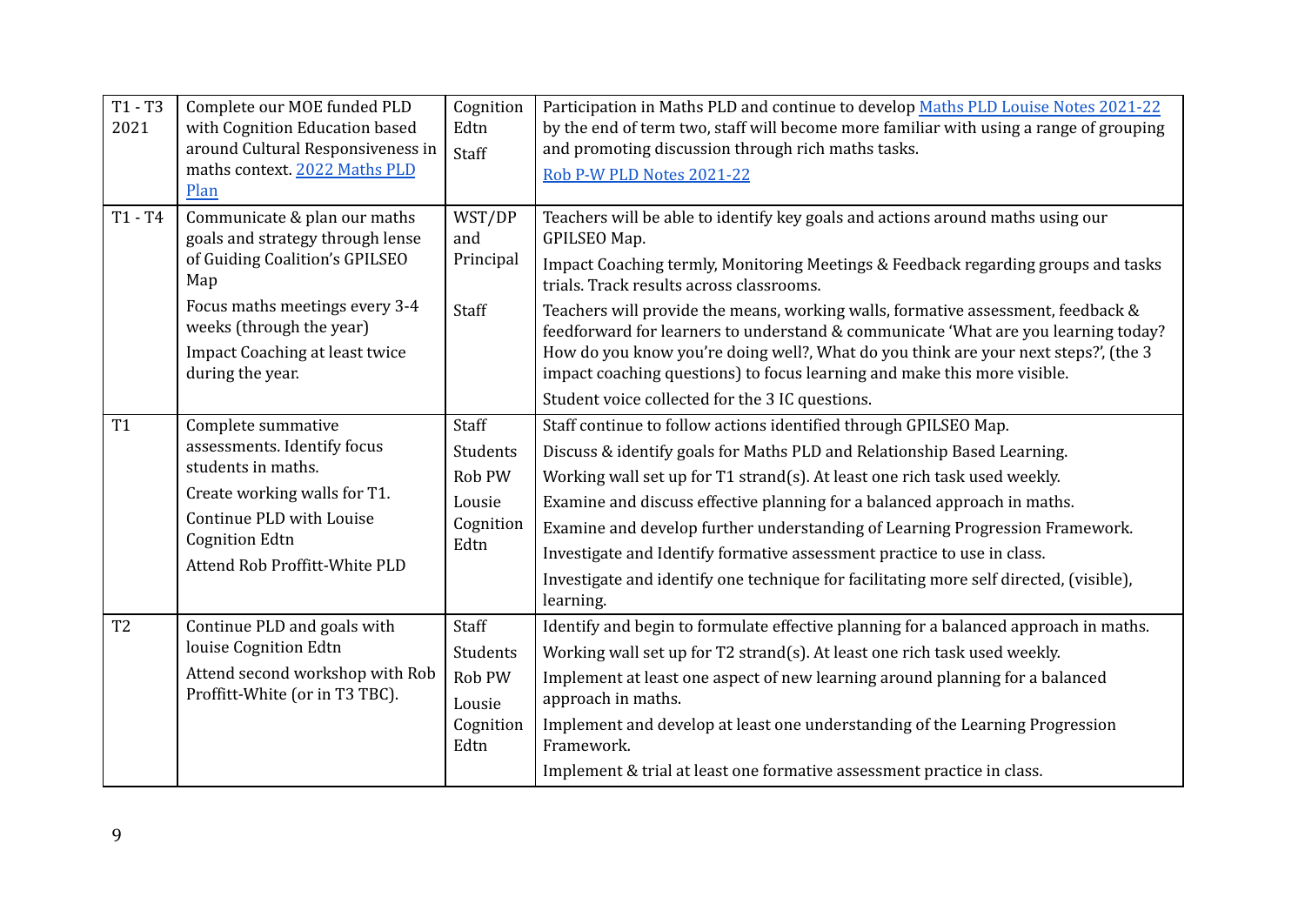|                |                                                       |                | Implement & trial at least one technique to facilitate more self directed, (visible),<br>learning.                                                                 |
|----------------|-------------------------------------------------------|----------------|--------------------------------------------------------------------------------------------------------------------------------------------------------------------|
| T <sub>3</sub> | Complete summative assessments                        | Staff          | Establish school wide effective planning for a balanced approach in maths.                                                                                         |
|                | Complete hours with Louise, (if<br>not already in T2) | Students       | Continue implementation and trialling of LPF, formative assessment, and self directed<br>learning.                                                                 |
|                |                                                       |                | Student voice collected around effect and engagement of working walls, use of LPF,<br>formative assessment practice and possible impact on self directed learning. |
| T <sub>4</sub> | Review goals, progress and                            | Staff          | Use & review effective planning for a balanced approach in maths.                                                                                                  |
|                | process.                                              | WST/DP         | Identify key 'must dos' for maths.                                                                                                                                 |
|                |                                                       | &<br>Principal | Reflection on GPILSEO Map and Analysis of Variance completed for maths goal to<br>inform and identify next steps.                                                  |

**Monitoring** How are we going? - check student outcomes every term Where are the gaps? What needs to change if this is not working?

Scheduled staff meetings at least twice per term. Summative assessment twice a year. Reflection and review at the end of the year.

Impact coaching data collation. Review of GPILSEO Map at end of T3 to determine what needs to change.

**Resourcing** *How much money and time is needed? Who will help us?*

40 hours MOE funded PLD with Cognition Education remaining. 4 days of workshops to be funded by us in collaboration with Kahui Ako schools involved. Release time provided for attending PLD. Staff meeting time committed to maths goals. Teacher release needs to remain a priority to allow time for further development of our goals. Staff capability to be developed by our collaborative culture and commitment to goals.

**Long Term Strategic Goal Summary: 2020 Review & Begin to Develop, 2021 Continue to Develop, 2022 begin to Embed, 2023 Embed & Maintain, 2024 Review**

| <b>Improvement Plan - Domain: Students' Engagement / WellBeing</b>                                                                                                                                                                                                                                                                                                                        |                                                                                                               |  |  |  |  |
|-------------------------------------------------------------------------------------------------------------------------------------------------------------------------------------------------------------------------------------------------------------------------------------------------------------------------------------------------------------------------------------------|---------------------------------------------------------------------------------------------------------------|--|--|--|--|
| Strategic Goal: To improve engagement and achievement for all<br>tamariki.                                                                                                                                                                                                                                                                                                                | Annual Goal: To increase students' understanding of their learning in<br>maths. (Make learning more visible.) |  |  |  |  |
| <b>Baseline data and Annual Target</b>                                                                                                                                                                                                                                                                                                                                                    |                                                                                                               |  |  |  |  |
| To have all students be able to 1. Know what they are learning; 2. To know if they are doing well; 3. Know their next step.                                                                                                                                                                                                                                                               |                                                                                                               |  |  |  |  |
| Data collected by measuring how effectively target students answer the three Impact Coaching questions; 1. What are you learning today? 2. How<br>do you know you're doing well? 3. What do you think are your next steps?'                                                                                                                                                               |                                                                                                               |  |  |  |  |
| This measure will help us identify the effect of new teaching and learning strategies developed from our PLD around Maths and use of working<br>walls. Recorded responses to the three Impact Coaching Questions in classroom maths context were undertaken for four weeks, (interrupted by<br>COVID) using a 1-3 scale where: $1 =$ unclear, $2 =$ beginning to clarify & $3 =$ clarity. |                                                                                                               |  |  |  |  |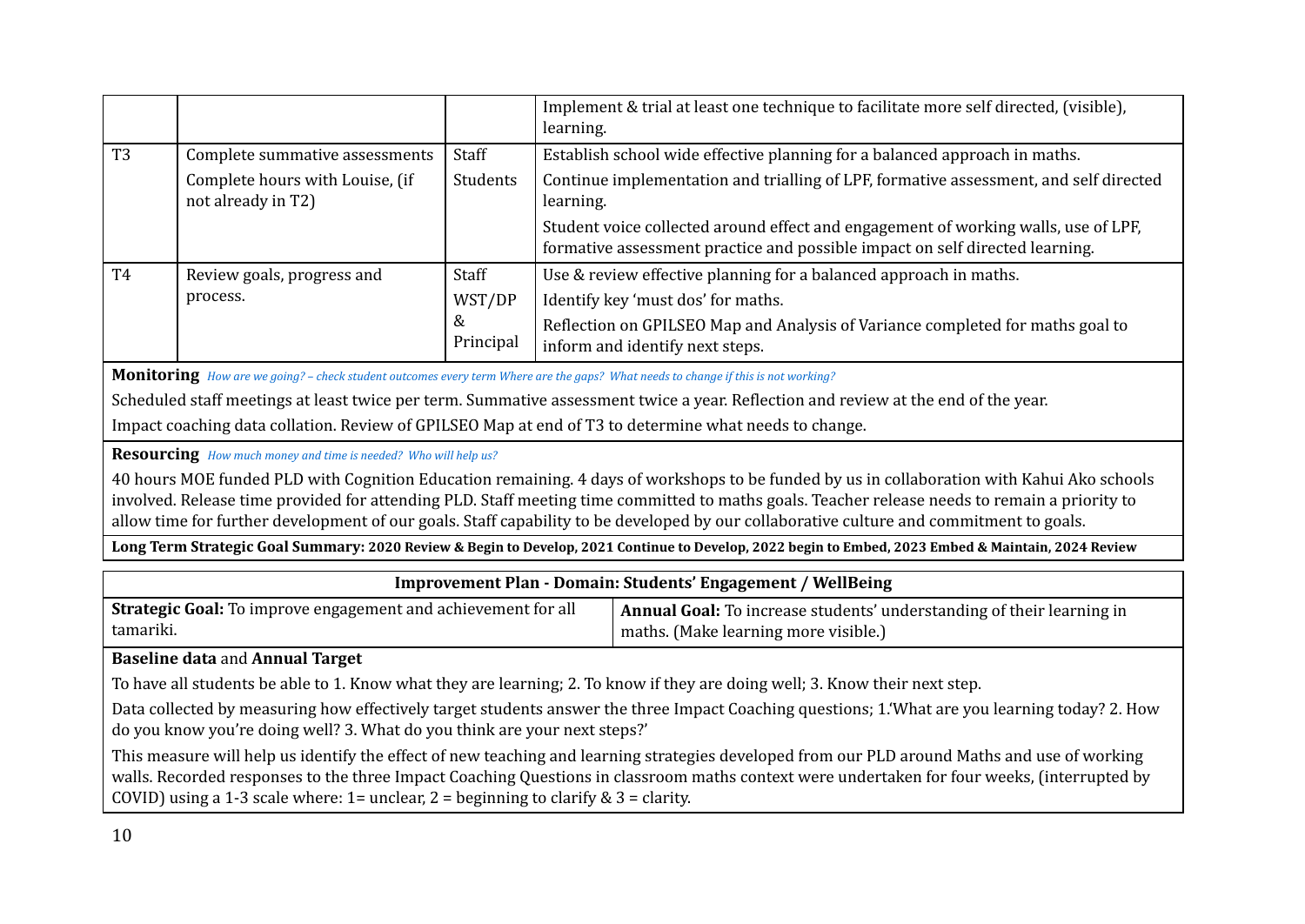### **2021 Baseline Data**

Benchmark used to measure the understanding of the three Impact Coaching Questions (3ICQ)

#### **COLLATION OF RESPONSES FOR 3 IMPACT COACHING QUESTIONS (3 ICQ) Term 2 & 3**

Three students from three classes were asked the 3 questions & recorded each week for 4 weeks, (9 students total). Recordings doc [HERE](https://docs.google.com/document/d/1yvU1whsFd4g6I7eFFKDG2wd_hQ6mNWSBZ5H_LCtG4GQ/edit?usp=sharing)

Total of 87 responses recorded as 1, 2 or 3. (1= unclear  $2$  = beginning to clarify  $3$  = clarity)

Questions asked: 1. What are you learning today? 2. How do you know you're doing well? 3. What do you think are your next steps?

| <b>3 ICQ Response Results For Each Question</b> |                   |                   |                   |                           |  |
|-------------------------------------------------|-------------------|-------------------|-------------------|---------------------------|--|
| <b>Response Score</b>                           | <b>Question 1</b> | <b>Question 2</b> | <b>Question 3</b> | <b>Overall for Scores</b> |  |
|                                                 | 18/29, 62%        | 22/29,76%         | 26/29, 90%        | 66/87,76%                 |  |
|                                                 | $10/29, 35\%$     | $7/29, 24\%$      | 2/29,7%           | 19/87, 22%                |  |
|                                                 | 1/29,3%           | 0/29,0%           | 1/29,3%           | $2/87, 2\%$               |  |
|                                                 |                   |                   |                   |                           |  |

| <b>3 ICQ Response Results For Each Class</b> |                 |                |                 |                           |  |  |  |
|----------------------------------------------|-----------------|----------------|-----------------|---------------------------|--|--|--|
| <b>Response Score</b>                        | Class 1         | Class 2        | Class 3         | <b>Overall for Scores</b> |  |  |  |
|                                              | 8/18, (44%)     | 26/33, (79%)   | $32/36, (89\%)$ | 66/87, (76%)              |  |  |  |
|                                              | $9/18, (50\%)$  | $6/33, (18\%)$ | $4/36, (11\%)$  | 19/87, (22%)              |  |  |  |
|                                              | $1/18$ , $(6%)$ | 1/33, (3%)     | $0/36, (0\%)$   | 2/87, (2%)                |  |  |  |

**Summary of Results**: For all questions, the majority of response scores were a score of 1 or unclear, (62-90%). In some instances a two was recorded, (7-35%) and seldom was a three scored, (0-3%). Overall, the clarity was lower as question number ascended.

**Annual Target:** Nominated target students from all three classes will have a majority of 3 ICQ responses that score 2 or 3, rather than 1.

This will indicate progress in clarity and understanding of maths learning in each class established from baseline data. Visible learning created.

| <b>Key Improvement Strategies</b> What do we have to learn? What will we do? When? Who is responsible for ensuring this is done? |                                                                                                                                         |     |                                                 |  |
|----------------------------------------------------------------------------------------------------------------------------------|-----------------------------------------------------------------------------------------------------------------------------------------|-----|-------------------------------------------------|--|
| When                                                                                                                             | What (examples) Consider goal clarity & communication; strategic<br>resourcing; PLD; routines that need changing; assessment practices; | Who | <b>Indicators of Progress What will we see?</b> |  |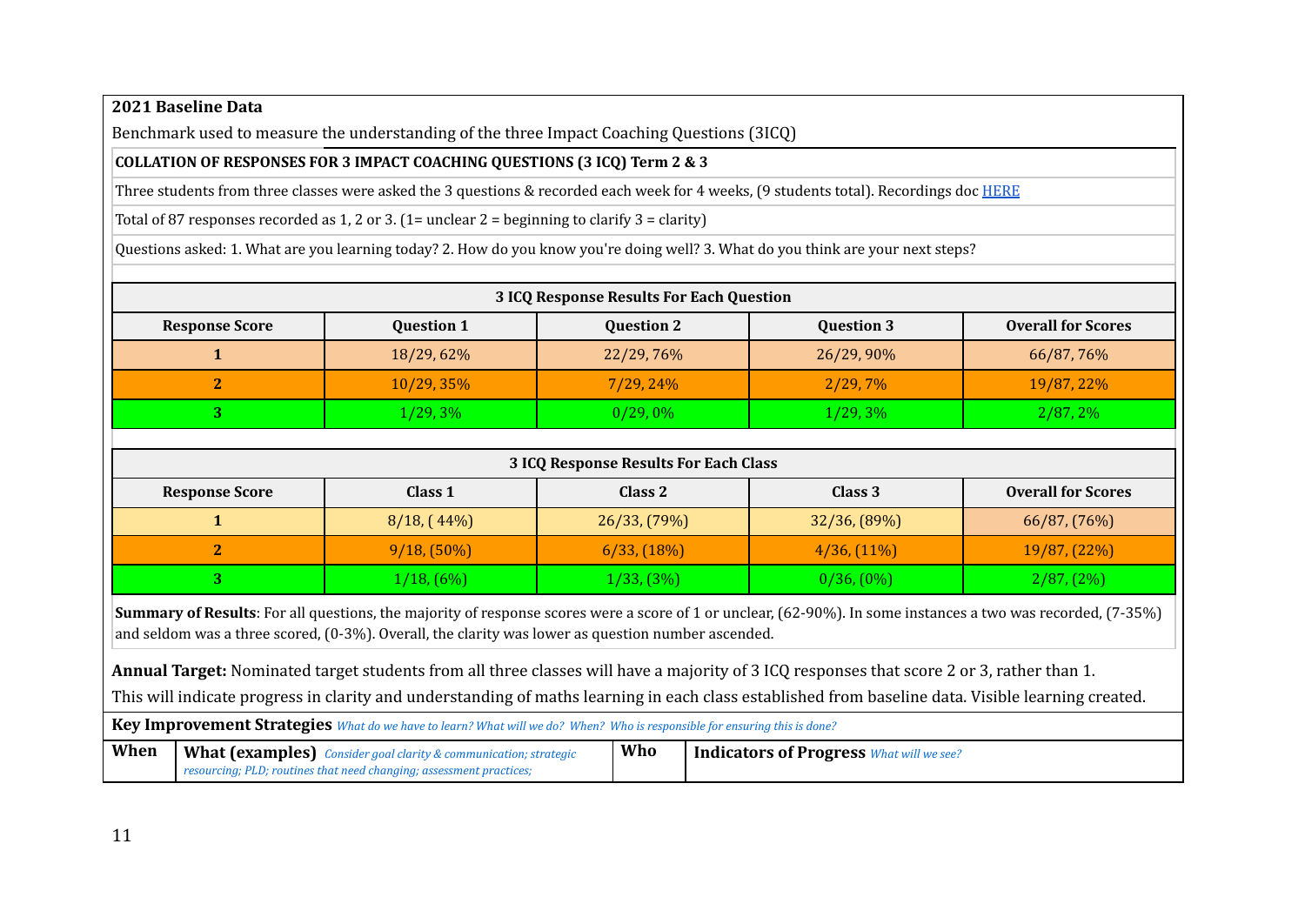| $\overline{T1}$                                                                                                                                 | Working walls used in class. Focus students asked 3                                                                               | Paul    | Working walls visible in class.                                                                                         |  |  |  |
|-------------------------------------------------------------------------------------------------------------------------------------------------|-----------------------------------------------------------------------------------------------------------------------------------|---------|-------------------------------------------------------------------------------------------------------------------------|--|--|--|
|                                                                                                                                                 | <b>Impact Coaching Questions weekly.</b>                                                                                          | Carolyn | Recording sheets completed weekly for focus students responses                                                          |  |  |  |
|                                                                                                                                                 | Establish a timetable for staff undertaking Stanford                                                                              | Staff   | to 3 IC questions & reviewed in scheduled staff meetings.                                                               |  |  |  |
|                                                                                                                                                 | University's Maths Mindsets PLD online. (10 mins or at                                                                            |         | Attending sessions of Stanford Maths Mindset online and shared                                                          |  |  |  |
|                                                                                                                                                 | least one module each staff meeting - as a trial)                                                                                 |         | google doc notes taken.                                                                                                 |  |  |  |
|                                                                                                                                                 | Establish new recording and evaluation for 2022 for                                                                               |         | Complete staff session of Kidpower.                                                                                     |  |  |  |
|                                                                                                                                                 | asking students the three Impact Coaching Questions;<br>'What are you learning today? How do you know you're                      |         | Use website to find resources for use with students and share                                                           |  |  |  |
|                                                                                                                                                 | doing well? & What do you think are your next steps?'                                                                             |         | with classes.                                                                                                           |  |  |  |
|                                                                                                                                                 | Identify at least one learning from Maths Mindset Course                                                                          |         |                                                                                                                         |  |  |  |
|                                                                                                                                                 | to help engagement and mindset.                                                                                                   |         |                                                                                                                         |  |  |  |
| T <sub>2</sub>                                                                                                                                  | Continue participation in Maths Mindsets online sessions                                                                          | Staff   | Minutes/notes recorded from Mindset sessions on shared                                                                  |  |  |  |
|                                                                                                                                                 | and notes taken to reflect key learning.                                                                                          |         | document. Trial of at least one aspect, to trial promoting student                                                      |  |  |  |
|                                                                                                                                                 | Implement facilitation of at least one learning from Maths                                                                        |         | growth mindset in maths in class.                                                                                       |  |  |  |
|                                                                                                                                                 | Mindset Course to help engagement and mindset.                                                                                    |         | Staff discussion & feedback on strategies to be used in class.                                                          |  |  |  |
|                                                                                                                                                 | Community invited to Kidpower session run by facilitator.                                                                         |         | Implement Kidpower language and understanding as appropriate.                                                           |  |  |  |
|                                                                                                                                                 |                                                                                                                                   |         | Community session of Kidpower (TBC - due to CPF settings)                                                               |  |  |  |
| T <sub>3</sub>                                                                                                                                  | Continue, review and reflect on implementation above<br>from T2.                                                                  | Staff   | Feedback from students, staff and whanau around understanding<br>and effectiveness.                                     |  |  |  |
|                                                                                                                                                 | Collect student voice around success & next steps for<br>mindset strategies implemented.                                          |         | Communicate strategies and learning via eesaw posts, assemblies,<br>sharing examples, emails to whanau and newsletters. |  |  |  |
|                                                                                                                                                 | Celebrate all examples of growth mindset displayed by<br>tamariki.                                                                |         |                                                                                                                         |  |  |  |
| T <sub>4</sub>                                                                                                                                  | Continued participation and reflections.                                                                                          | Staff   | Staff review and reflection on success and next steps for mindset<br>and kidpower language used. Is learning visible?   |  |  |  |
|                                                                                                                                                 | Monitoring How are we going? - check student outcomes every term Where are the gaps? What needs to change if this is not working? |         |                                                                                                                         |  |  |  |
| Take time and provide time to reflect on key learning. How to then implement this? How to measure? Focus on growth mindset, change in attitude, |                                                                                                                                   |         |                                                                                                                         |  |  |  |
|                                                                                                                                                 | or understanding of strategies, language, etc?                                                                                    |         |                                                                                                                         |  |  |  |
|                                                                                                                                                 | Resourcing How much money and time is needed? Who will help us?                                                                   |         |                                                                                                                         |  |  |  |